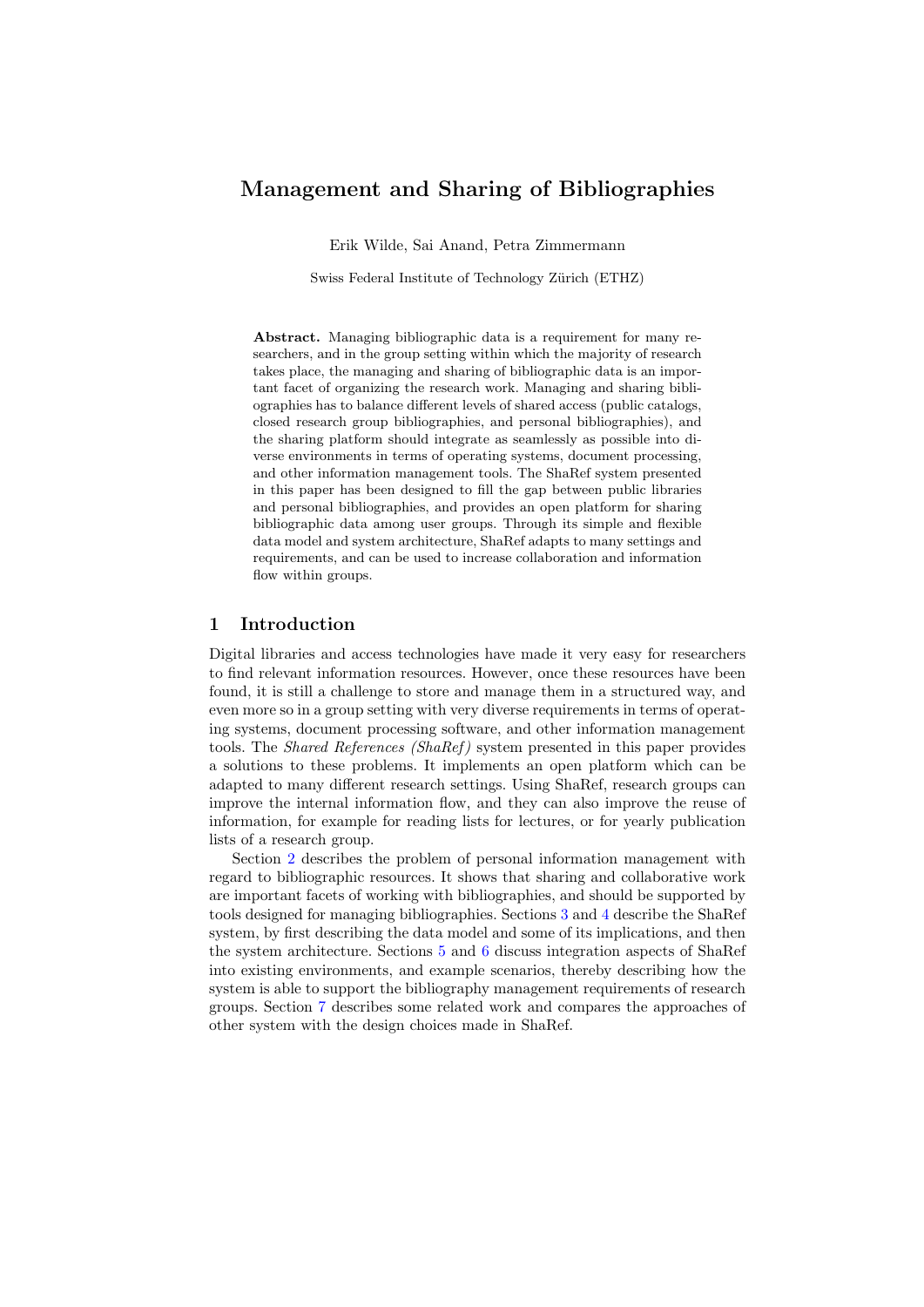### <span id="page-1-0"></span>2 Personal Information Management

Working with bibliographic references is as close as many scientists will ever get to a formalized and structured way of knowledge management [\[1\]](#page-11-0). In addition to the personal management of bibliographic information, sharing of this information about encountered resources also is an important activity, as shown by MARSHALL and BLY [\[2\]](#page-11-0). In particular, communicating about the encountered resources and creating a repository which can be used by all members of a group, is an activity taking place in many groups. If the tools do not explicitly support this type of activity, group members will use other tools for performing this task, such as emailing reference or snippets from resources.

In a study conducted by STEINEROVÁ  $[3]$ , it is shown that the majority of users underestimate the efforts of seeking information about resources, and that the role of collaboration in the information seeking process often is not recognized properly. The study also shows that many researchers prefer to work alone when seeking information, and that there is a need to provide them collaborative tools, train them for using these tools properly, and establish a culture of information seeking which focuses more on collaborative work rather than individual efforts.

Merging personal information management with collaboration features means that the role of annotations becomes more important, because annotations made by one user can be helpful to other users, and a collaborative system supporting this kind of information exchange enables users to share information in an easily understandable and useful way. Conceptually, annotations can be attached to information resources themselves (i.e., to resources in a digital library), or to the metadata referencing these resources (i.e., to bibliographic references). Agosti et al. [\[4\]](#page-11-0) propose a comprehensive conceptual model for annotations, which covers digital libraries as well as shared bibliographies (called collaboratories in their paper). The model presented is designed for supporting strong collaboration, a highly structured way of defining the collaboration process. The ShaRef system, on the other hand, is designed to support weak collaboration, a more informal way of collaborating, where the exact workflow of collaboration is left open, but the data model is sufficiently rich to capture the data necessary for sharing information.

#### 3 Core Design

The focus of ShaRef is the collaborative management of reference information. The two most important aspects about ShaRef are its data model, described in Section 3.1, and the provided functionality, described in Section [3.2.](#page-3-0)

### 3.1 Data Model

ShaRef's data model has been designed with the end user in mind, that is it should primarily focus on end users rather than library needs. One key part in the data model is the question of how to model bibliographic references, and in addition to that individual and collaborative features have to be covered such as annotations, group management, and access rights. Because ShaRef focuses on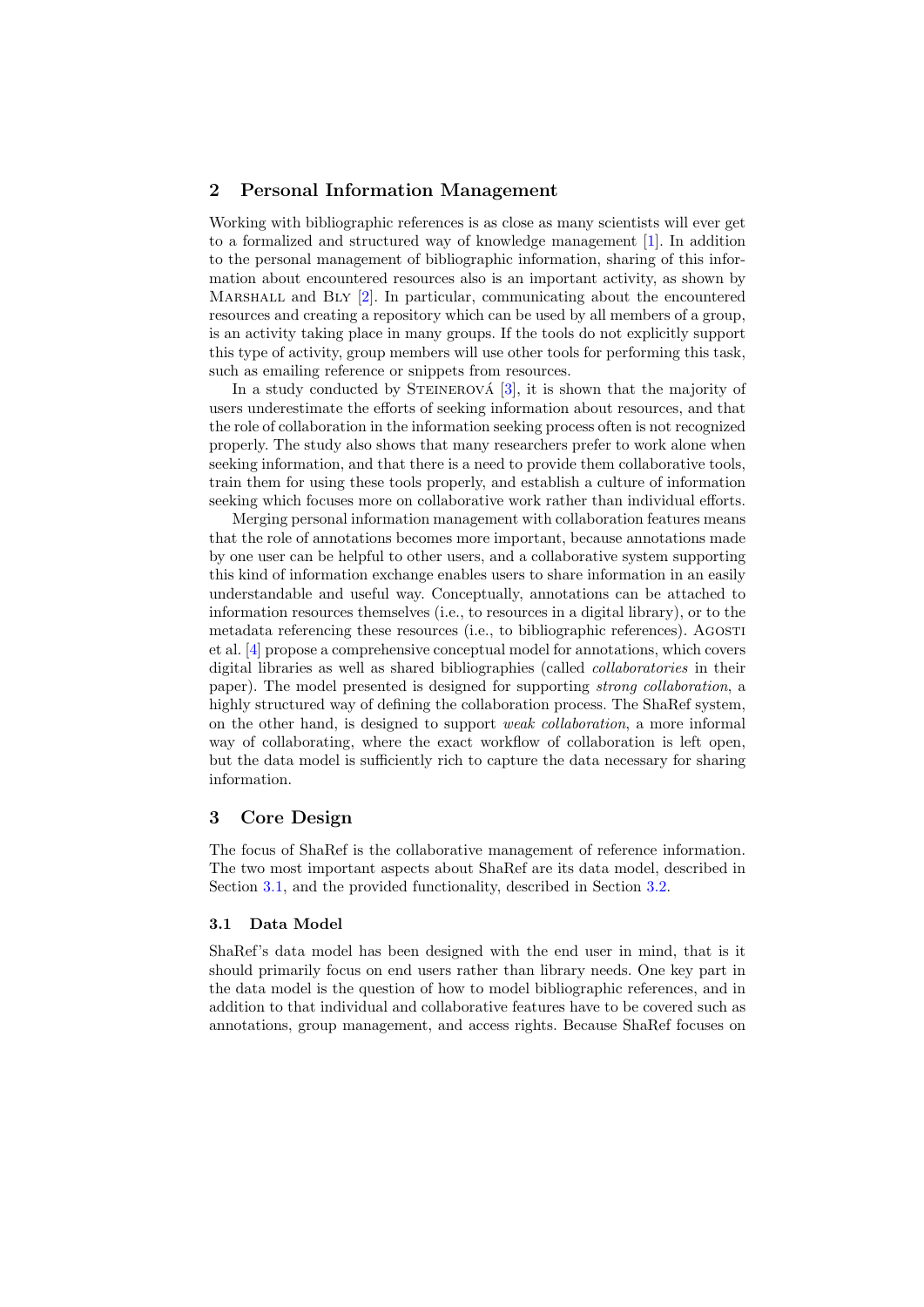<span id="page-2-0"></span>

Fig. 1. ShaRef Data Model

end users, complex metadata schemes such as MARC or derived formats have been considered too complex to be useful for end users. On the other hand, specific formats such as BibTEX or EndNote are also too restrictive because they make it hard to impossible to share data between users coming from different systems. As a consequence, ShaRef's data model has been designed to lie in the middle ground between a union and an intersection between all data formats considered, and mapping rules have been defined which say how to map individual formats to ShaRef's data model<sup>1</sup>. These mapping tables are used for importing and exporting data, and thus define how ShaRef's data model relates to other data models.

The data model for bibliographic references is defined as an XML Schema, which makes it easy to import and export data because of the wide adoption of XML. This schema defines bibliographies to be collections of *references*, shadows, and keyword and relation definitions, as shown in Figure 1. A reference is the usual set of metadata associated with information resources, designed as the middle ground between a union and an intersection of the most popular formats as described in the paragraph above.

A shadow is a reference to a reference, thus, it is a way how users can mirror other references without actually copying them (this is important for keeping references consistent). The use case for shadows are scenarios where references from a bibliography should be reused in another context, but should still be updated consistently with the original reference. Shadows play an important role in many real-life examples, which are described in Section [6.](#page-9-0)

Keyword and Relation definitions define concepts which can be used for characterizing references (using keywords to describe it) or dependencies between resources (for example the fact that two resources are identical, or that one resource is a newer version of another resource). The definitions are part of a

<sup>1</sup> Available online at <http://dret.net/bibconvert/map>.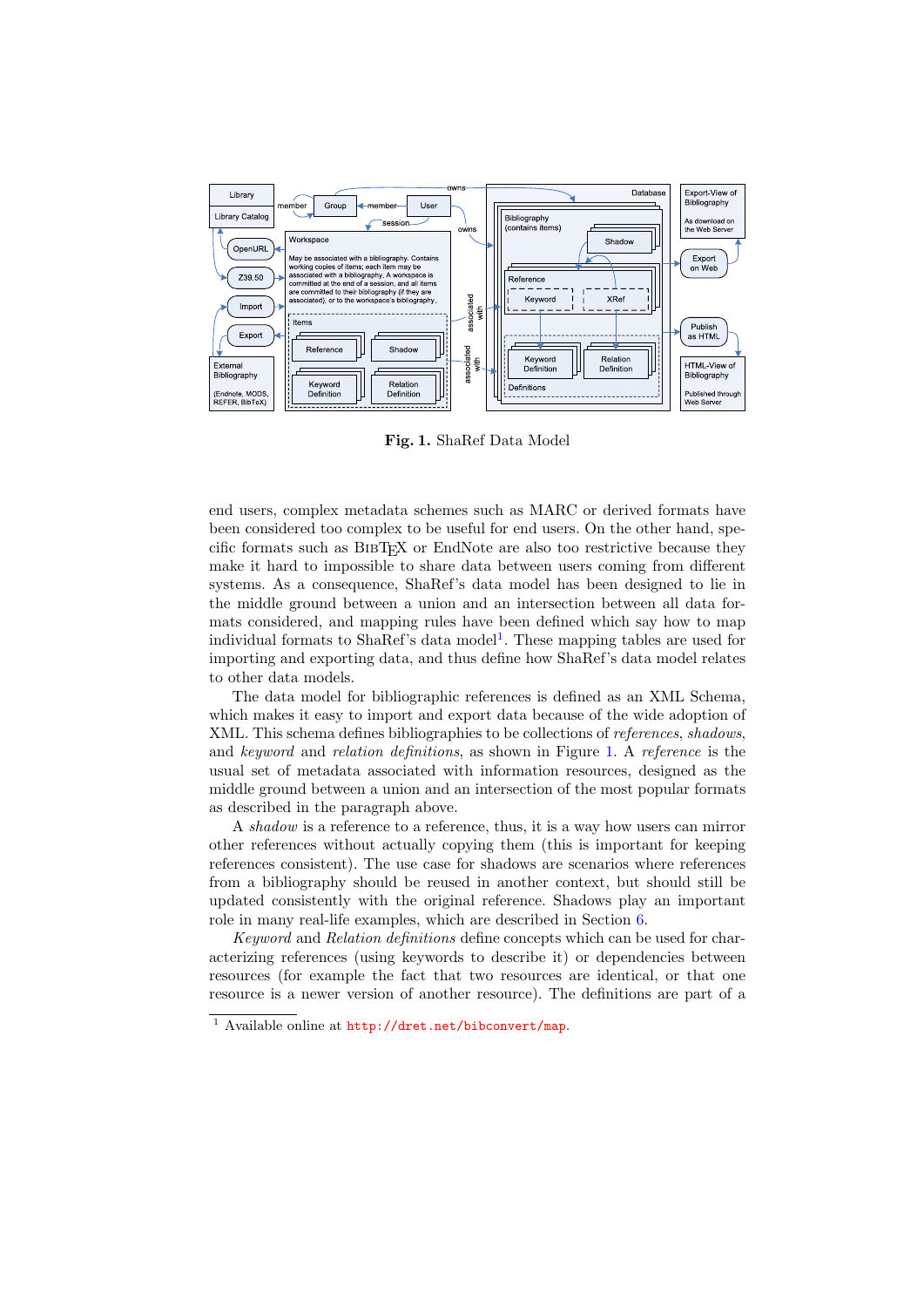<span id="page-3-0"></span>bibliography and can be used for describing references. Keywords and relations can be used in rich text fields, which enable users to create hypertext fragments<sup>2</sup> describing references. ShaRef makes no attempt at providing semantics or sophisticated support for keywords or relations, thus advanced keyword and keyword hierarchy visualization such as provided by the Technical Report Visualizer *(TRV)* [\[5\]](#page-11-0), or complex interpretation of relations such as provided by  $Claimaker [6]$  $Claimaker [6]$ , are outside the scope of ShaRef. However, ShaRef's data model can handle this information, and through its system architecture (as described in Section [4\)](#page-5-0), it would be possible to plug-in this kind of advanced information visualization as a GUI-level plug-in.

Bibliographies are owned by users or groups, and the group concept is simple. A group consists of users and/or groups, and a subset of group members have adminstration rights and may change the set of group members. For group bibliographies, all group members may write to the bibliography, whereas for personal bibliographies, only the owner may write it and other users may have read access.

The Workspace is the key concept of how ShaRef works. Users never directly interact with a bibliography, they always use a workspace, which can be thought of as a cache or a shopping cart. A workspace contains copies of bibliography items, and may even contain items from multiple bibliographies. During a ShaRef session, users can use any number of workspaces, and each of these workspaces may be associated with a bibliography. User actions changing information only affect the workspace, and if the changes should be made permanent, it has to be committed at the end of a session.

#### 3.2 Functionality

The data model shown in Figure [1](#page-2-0) is the foundation of the ShaRef system. It also is a complete (but rather abstract) depiction of the database schema. Working with this data model through the ShaRef system can be categorized into three different areas, covering the individual tasks to be carried out, collaborative tasks, and administrative functionality. This categorization is also important because the ShaRef system can be used in an online client/server-setting, where collaboration can be supported by the distributed nature of the application, or it can be used in an offline client-only setting, where collaboration is impossible and only individual tasks can be carried out (more about these settings in Section [4](#page-5-0) about the system architecture).

 $-$  *Individual Work:* Apart from the usual create, edit, and remove functions provided for workspace items, users can search in bibliographies and get the results as workspace contents, which is the usual way how a workspace is populated initially. One specialty of ShaRef are shadows, which can be used to create virtual bibliographies. For example, when creating a bibliography

<sup>2</sup> These fragments are annotations to references and may link to other references (through relations), keywords, or Web resources (using regular URIs).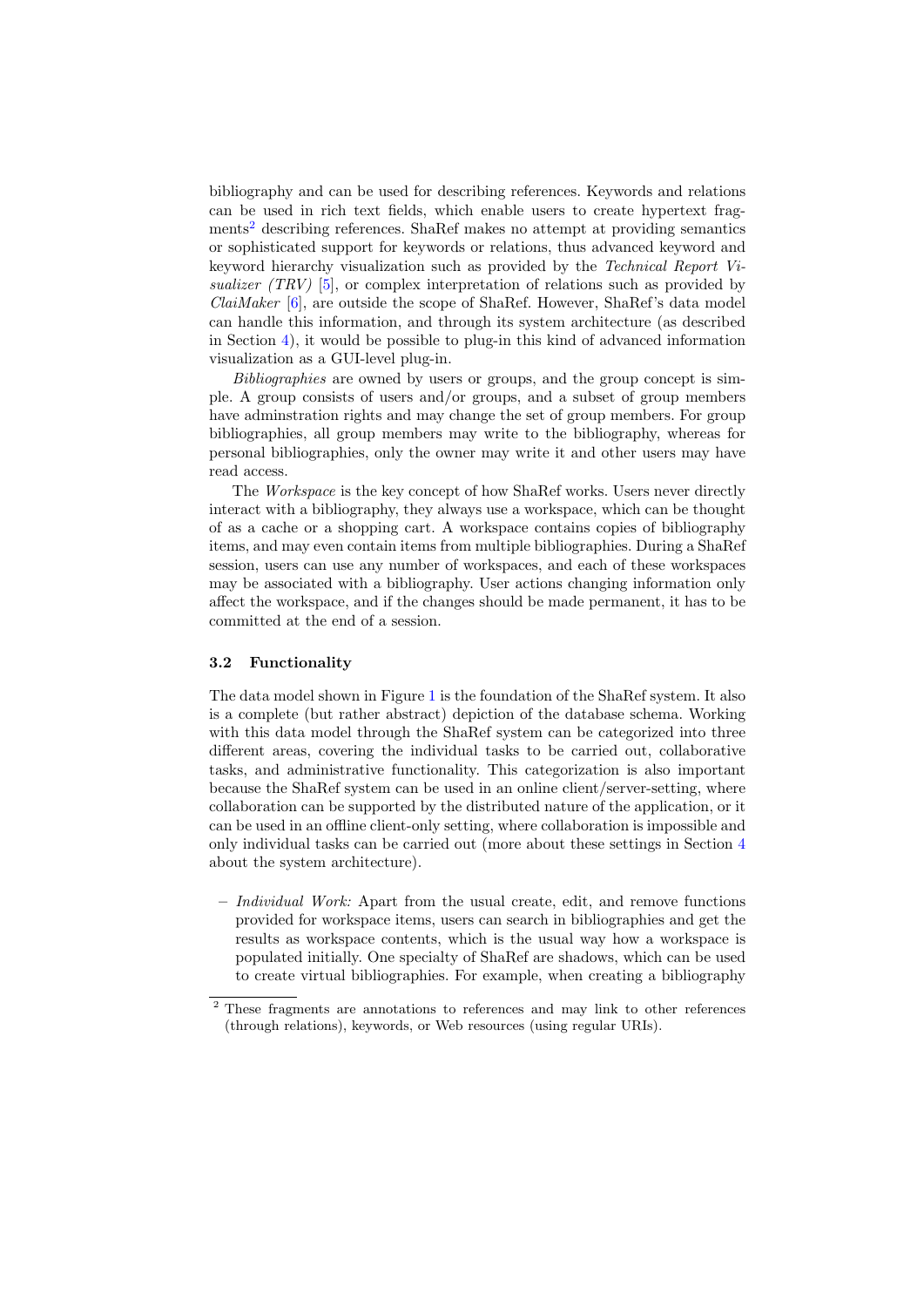containing only shadows (i.e., entries pointing to references in other bibliographies), this bibliography will always be up to date when the original references are updated, or it can be frozen at any time by instantiating all shadows (which replaces the shadow with a reference which is a copy of the original reference).

Other important activities are import and export of references, which is described in detail in Section [5.](#page-7-0) Exporting references typically is used to reuse references, for example as a bibliography for writing a document. Importing enables users to keep their existing references. To make consolidation of references easier when importing references or merging bibliographies, finding duplicates is supported by the system. Catalog access through Z39.50 is also supported and conceptually is not much different from import, because it also retrieves references from an external source and copies them to a workspace. For accessing a catalog from within ShaRef, OpenURLs can be used which make it easy to find catalog entries for ShaRef references.

To better support collaboration, the system supports messaging (as suggested by Brush et al. [\[7\]](#page-11-0)). Messages are sent by other users or generated by the system for certain events (for example, if a periodic link check detected invalid Web links), and they can either be read through the system, or forwarded to an email account to better integrate them into the work environment.

– Collaborative Work: Collaboration in many cases is achieved by simply setting the appropriate access rights on bibliographies, and by assigning bibliographies to the appropriate owners. Group bibliographies can be written by all group members, and personal bibliographies can be written by the owner only. Depending on the required settings (described in more detail in Section  $6$ ), the combination of groups, group administrators (who have special privileges for managing the group and its bibliographies), and bibliography configurations provides support for a variety of use cases. ShaRef uses a lightweight group concept, anybody may create groups, and creating new groups and specifying the group's administrators is a simple process.

Apart from configuring a bibliography so that it may be read by other users, bibliographies can also be published on the Web (as HTML for providing a human-readable representation, and in predefined export formats for making bibliographies available for download in machine-processable representations). This can be used for providing Web-based access to bibliographies, and it also is a convenient way for accessing a bibliography as long as the access is read only and no sophisticated functionality is required.

– Administrative Tasks: The ShaRef system focuses on the end user, but it uses a client/server architecture, and it may be necessary to perform administrative tasks on the server side. For user identification and authentication, we use a university-wide account system, which helps us to avoid the implementation of user registration, identification, and authentication. Group management is done entirely within ShaRef, because groups play a central role in ShaRef's collaboration model and do not map well to abstractions provided by external user identification and authentication methods.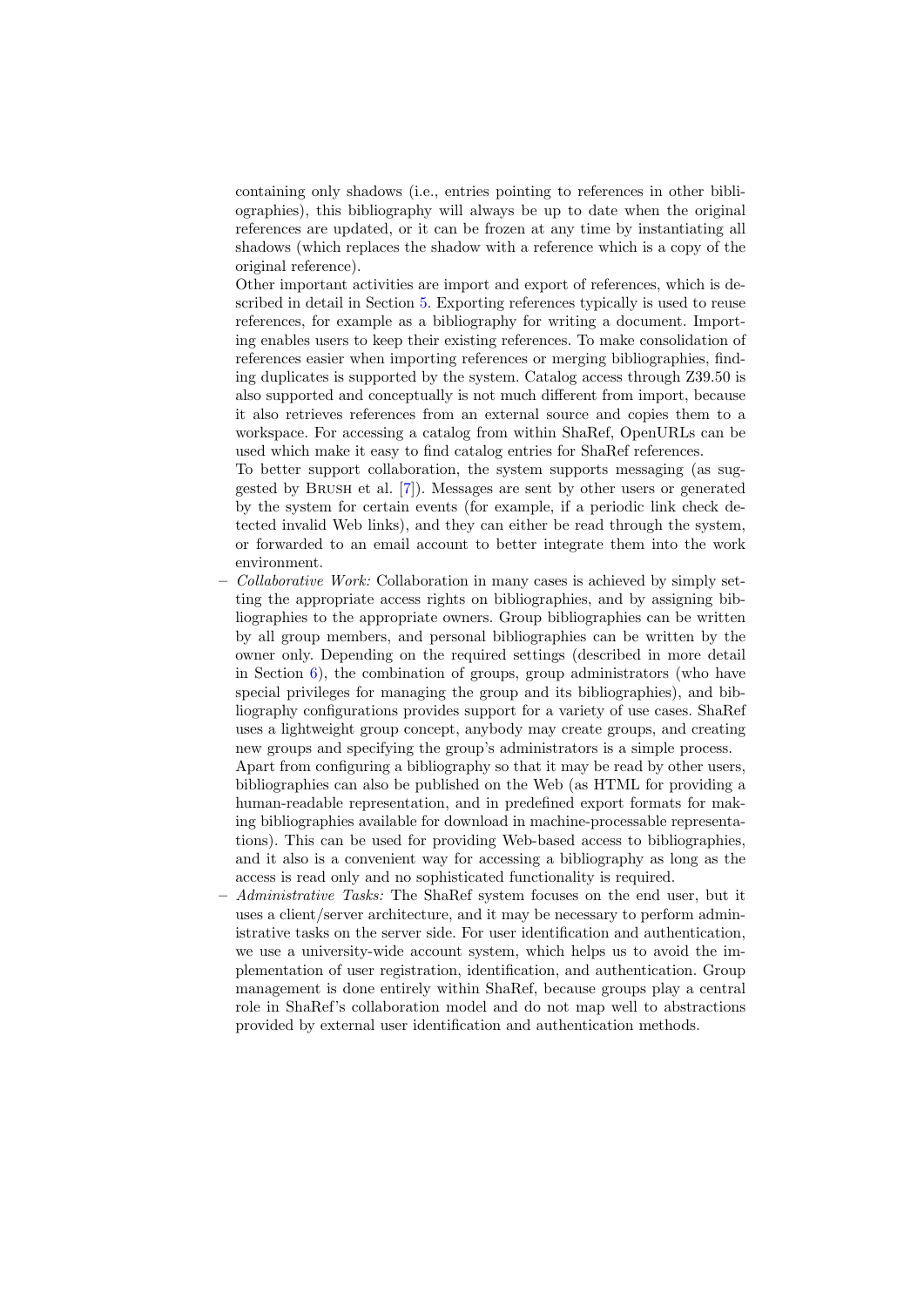<span id="page-5-0"></span>

Fig. 2. ShaRef System Architecture

This brief overview of ShaRef's functionality describes the most important features of the system. The system has been kept small because it should be easy to learn, easy to master, and easy to integrate into the work habits of researches from different disciplines. Our goal is to satisfy the needs of most researchers in a group setting, there will be cases where a more complex functionality is required, and in these cases the ShaRef system will not be sufficient. However, ShaRef's design on the data and on the system level makes it easy to extend the system and integrate it into other work environments, which makes it a good candidate for a base system to be extended for the requirements of advanced user groups.

### 4 System Architecture

The system architecture is shown in Figure 2. ShaRef is a Java-based system, because of the platform-independence of Java programs. The system architecture has been designed to support different usage scenarios, with the goal to make the system as flexible as possible. In the user survey that spawned the ShaRef project [\[8\]](#page-11-0), the majority of users said that offline access was important for managing bibliographies, and thus it was clear that the system needed an online as well as an offline mode.

The overall design of the system is described in more detail in [\[9\]](#page-11-0). The data model is exposed as XML, which makes it easy to reuse software components in XML-oriented environments. The online rich client and the offline mode are described in the following sections, they are the most important of ShaRef's usage scenarios. Apart from these two modes, ShaRef also provides a Web-based interface (often called a *thin client*), and a Web Service API, which makes it possible to integrate ShaRef on the API-level into other applications. Both of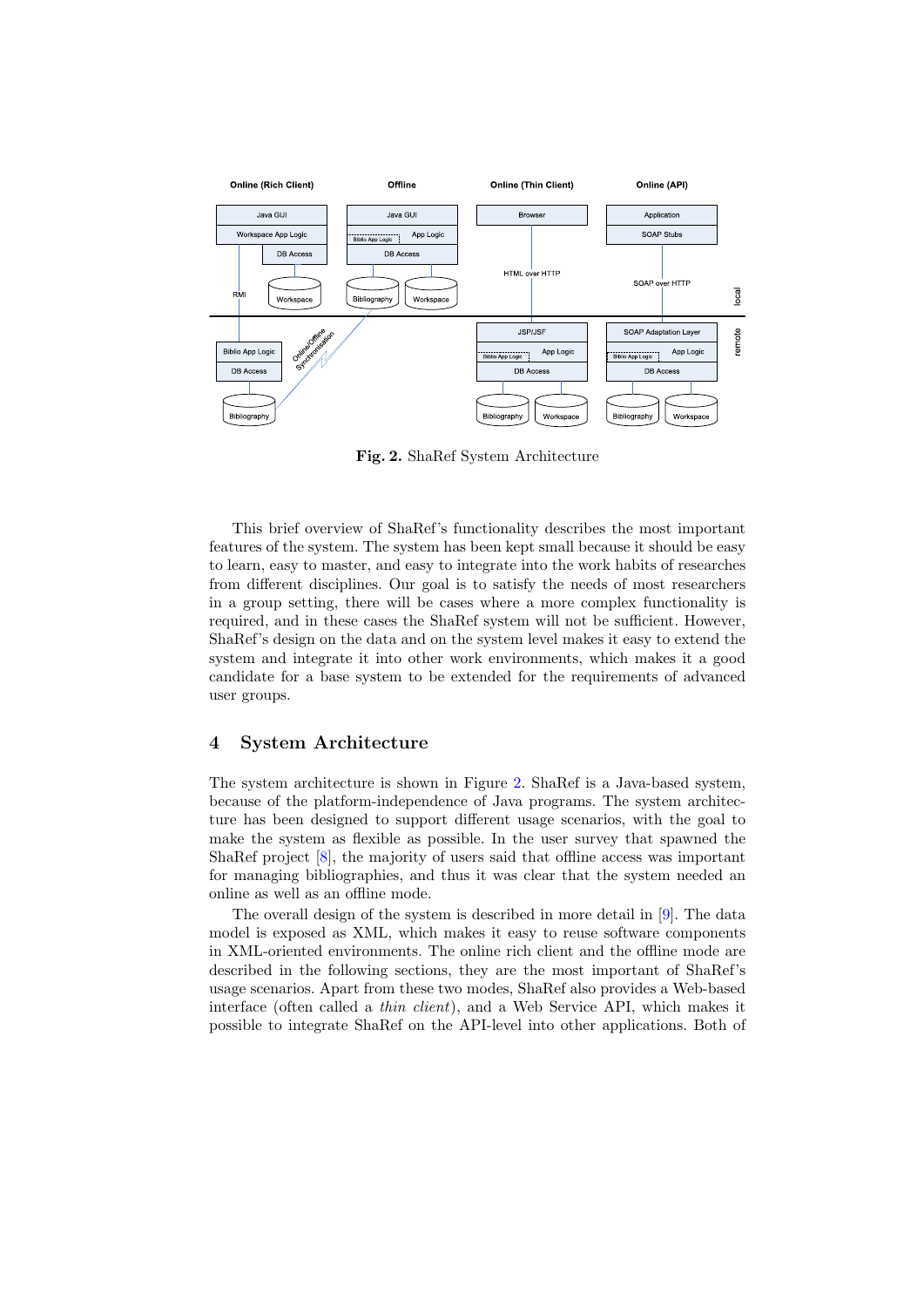<span id="page-6-0"></span>

| <b>Sharef</b>                     |   |                                                              |      |                              |                     | $  $ $\Box$ $\times$ $ $ |  |  |  |
|-----------------------------------|---|--------------------------------------------------------------|------|------------------------------|---------------------|--------------------------|--|--|--|
| Edit<br>Window Help<br>File       |   |                                                              |      |                              |                     |                          |  |  |  |
|                                   |   |                                                              |      |                              |                     |                          |  |  |  |
| $\bullet$ $\Box$<br>References X  |   | <b>E REFERENCES 23</b>                                       |      |                              |                     |                          |  |  |  |
| Offline References                |   | ID TITLE                                                     | DATE | PERSON                       | <b>HOWPUBLISHED</b> | <b>IDENTIFIER</b>        |  |  |  |
| <b>B</b> Offline References<br>国  |   | Numerical Methods for Elliptic and Parabolic Partial Differe | 2003 | Knabner and L. Angermann     | Journal             | ISBN: 0-387-95449-X      |  |  |  |
| <b>ETH Library References</b>     |   | Grundlagen der Numerischen Mathematik und des Wissen         | 2002 | M. Hanke-Bourgeois           | <b>Printed Book</b> | ISBN: 3-519-00356-2      |  |  |  |
| <sup>5</sup> Institute References | 3 | Finite Elements Using MAPLE. A symbolic programming ap       | 2002 | A. Portela and A. Charafi    | <b>Printed Book</b> | ISBN: 3540429867         |  |  |  |
|                                   |   | Partial Differential Equations with Numerical Methods        | 2003 | S. Larsson and V. Thomee     | as Book             | ISBN: 3-540-01772-0      |  |  |  |
|                                   |   | Adaptive finite element methods for differential equations   | 2003 | W. Bangerth and R. Rannacher | printed             | ISBN: 3764370092         |  |  |  |
|                                   |   |                                                              |      |                              |                     |                          |  |  |  |
|                                   |   |                                                              |      |                              |                     |                          |  |  |  |
|                                   |   |                                                              |      |                              |                     |                          |  |  |  |
|                                   |   |                                                              |      |                              |                     |                          |  |  |  |

Fig. 3. Table View in the ShaRef Rich Client

these interfaces (thin client and Web Service) do not provide the full functionality available though the Java GUI.

#### 4.1 Online Mode

In most cases, ShaRef is used as an online client with a Java GUI, where parts of the application logic are located within the client. For example, workspace management is entirely local, as long as no references are retrieved from or committed to a bibliography. This has been achieved by integrating a pure Java DBMS into ShaRef, which does not compromise ShaRef's portability, and provides good performance figures for handling a couple of thousands of references. Workspaces are represented through a table-oriented representation as shown in Figure 3.

In online mode, client/server communications are implemented using Java RMI, which is ideally suited for our scenario, because the remote interfaces in the online mode have to be reused as local interfaces in offline mode. One of the functions available in online mode is to take bibliographies offline, which creates a copy of the bibliography on the local machine. After taking bibliographies offline, online access is no longer required, so the offline mode is ideally suited for situations where no access to the server is possible, for example on business trips.

#### 4.2 Offline Mode

In offline mode, all data is stored locally, and the bibliographies as well as the workspaces are handled by the Java DBMS. Group bibliographies can only be used for reading in the offline mode, while personal bibliographies can also be edited while being offline. In offline mode, the client keeps track of any changes made to the bibliography, and when going online again, a synchronization function updates the online bibliography with the modifications made in offline mode.

#### 4.3 Web Access

The online and offline modes described in the previous sections are based on the assumption that the ShaRef client is installed on the local system. This requires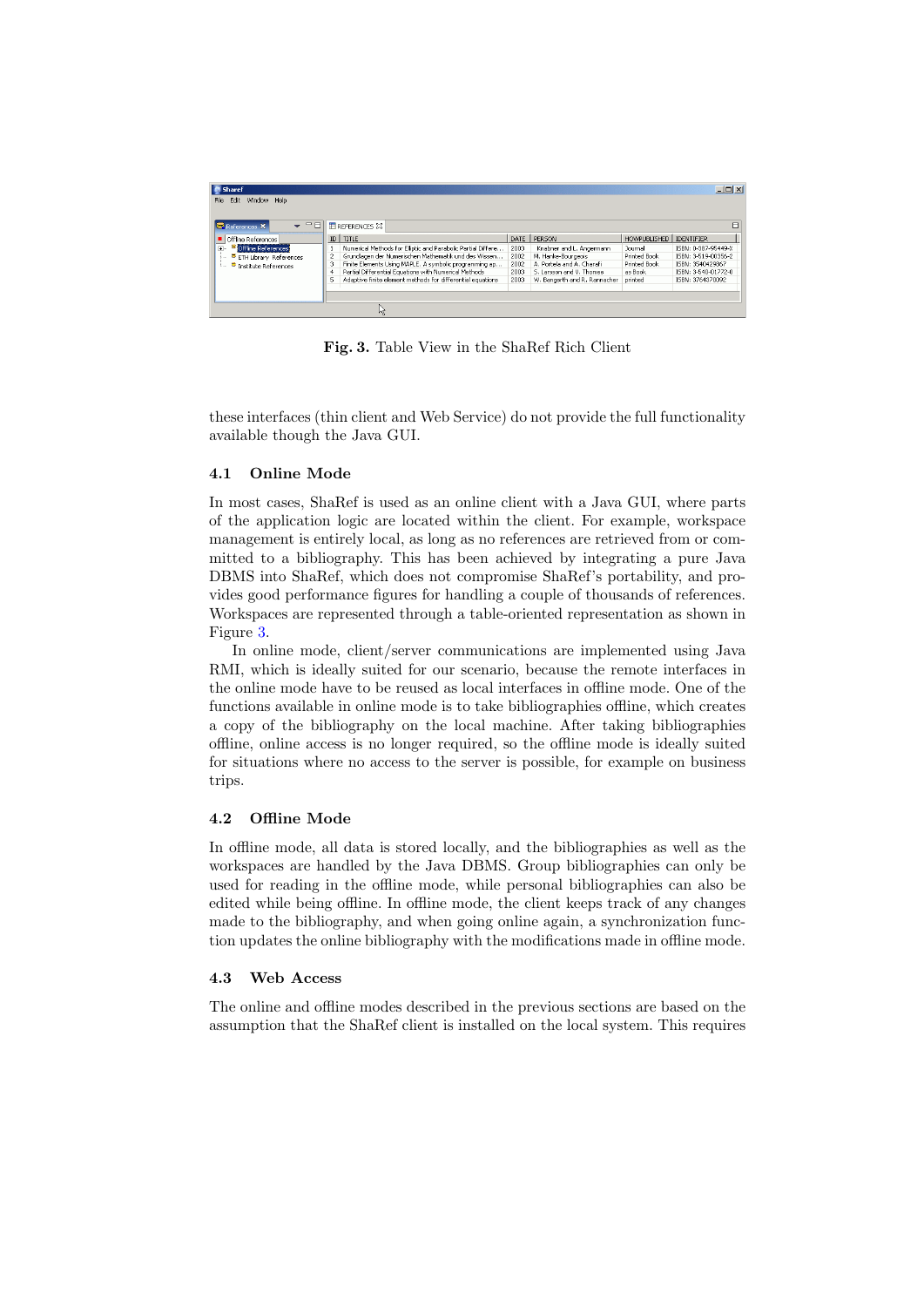<span id="page-7-0"></span>a Java runtime environment and sufficient access rights to install and run the client code, which may not always be the case. The thin client is an alternative which on the client side only requires a Web browser, but due to the limitations of Web interfaces offers a more limited functionality than the Java client.

Some people may not even be interested in managing their bibliographies with ShaRef, but they would like to use ShaRef's import/export (and thus conversion) capabilities to convert their bibliographic data between different formats. For these people, we have created the bibconvert service (available at <http://dret.net/bibconvert/>), which only provides the conversion features implemented by the ShaRef project through an easy-to-use Web interface. This way, users can convert their bibliographies without the need to install any code.

#### 5 Openness

One of the main goals of ShaRef is to avoid lock-in and to keep the platform as open as possible. In the user study before the project start [\[8\]](#page-11-0), one of the most frequent comments was that it was unacceptable if a system for bibliography management was designed in a way which made it hard or impossible to import and export data. Many researchers tend to keep their bibliographies over the course of several years, often throughout the whole career. Thus, a system forcing onto them a model into which they cannot import their existing data, and from which they cannot detach when they want to do so, would not be acceptable.

In our survey, the vast majority of users maintaining bibliographies used either EndNote  $(55\%)$  or BIBT<sub>E</sub>X  $(28\%)$ , the rest being mostly database solutions or rather exotic approaches such as spreadsheets. Thus, importing from End-Note and BIBT<sub>EX</sub> is very important and should be possible without losing any significant information. As it turned out, EndNote's as well as BIBTEX's data models are rather arcane and sometimes do not match very well, which is the reason why we defined a new data model (Section [3.1\)](#page-1-0). However, importing and exporting EndNote and BibTEX has been designed with a lot of effort, so that the mapping to and from the ShaRef data model is almost lossless (apart from some rather intricate features of the two data models).

In addition to the popular EndNote and BIBT<sub>EX</sub> formats, ShaRef also supports a number of other formats, which are shown in Table [1.](#page-8-0) The table lists the import and export support, and naturally some formats are only supported in one direction, such as HTML export. The table also lists the supported formats for a number of other tools and/or services, which have been selected as supporting various bibliography formats.

Apart from the supported formats shown in Table [1,](#page-8-0) some tools or services also support more specific formats, such as the Pubmed and ISI Web of Science import formats supported by bibutils. However, it should also be noted that only very few of the import and export conversions are lossless, many conversions cannot be lossless because of principal incompatibilities of the data models, and many tools and services do not implement import and export in the best possible way for the given conversion.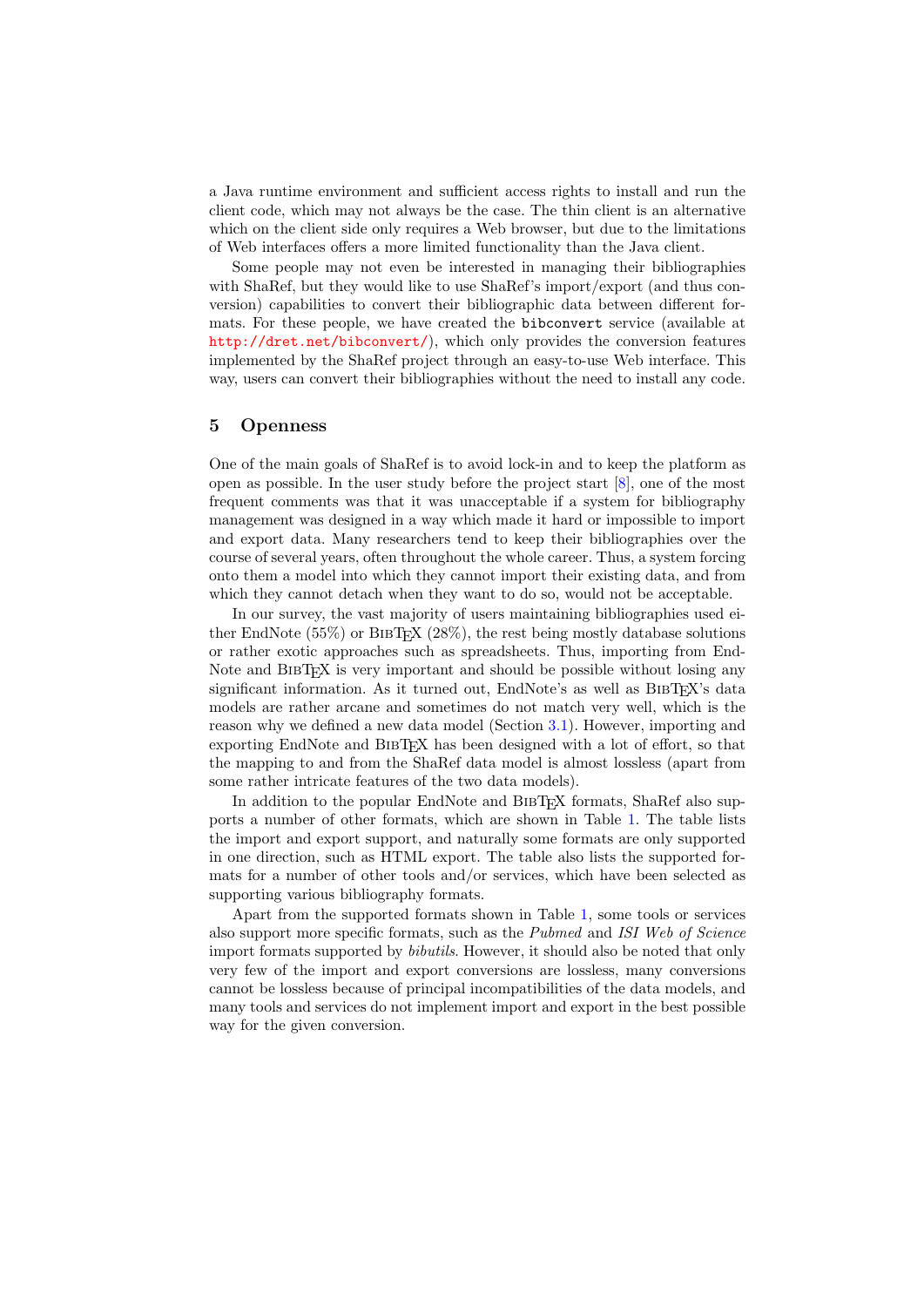<span id="page-8-0"></span>

|                             | <b>BIBTFX</b> | EndNote      | $ $ FrameMaker $ $ HTML $ $ MODS $ $ REFER $ $ |                    |              |                             | Reference<br>Manager        |
|-----------------------------|---------------|--------------|------------------------------------------------|--------------------|--------------|-----------------------------|-----------------------------|
| bibutils                    | $\checkmark$  |              |                                                |                    | $\checkmark$ |                             | $\sqrt{2}$ $\sqrt{2}$ (RIS) |
| EndNote                     |               | $\checkmark$ |                                                | $-$ / $\checkmark$ |              | $\checkmark$                | $\checkmark$ (RIS)          |
| <b>InterBib</b>             | $\checkmark$  |              | (MIF)                                          | $-$ / $\checkmark$ |              | $\checkmark$                |                             |
| Open Citation<br>Converters | $\checkmark$  |              |                                                |                    |              | $\checkmark$                |                             |
| ShaRef                      |               | (XML)        |                                                |                    | J/J          | $\checkmark$ / $\checkmark$ |                             |

Table 1. Import/Export Support of Bibliography Conversion Tools/Services

#### 5.1 Import

Importing references is important because it enables users to start with their existing bibliography, rather than having to start from scratch. Ideally, importing in a group should also work when group members have been using different tools, and are moving to ShaRef for collaboration purposes. However, the principal differences between the legacy data models can make seamless import and integration hard to impossible. For example, in BIBT<sub>E</sub>X each reference has a key, which is defined by the user and used in the **\cite** command to use this reference in a LAT<sub>EX</sub> document. In EndNote, however, there is no such key, because the integration of EndNote and MS Word has been solved without requiring a key to exist. Thus, when importing EndNote, no key is present, and therefore no key can used for using this reference with BIBT<sub>EX</sub>. This problem has been solved by generating keys, but illustrates the problem of merging different data models into a new, collaborative environment.

Import not only enables users to keep their bibliographic data when switching to ShaRef, it also enables new uses for the bibliographic data. For example, when importing data into ShaRef, catalog access through OpenURL is supported through the ShaRef Java client and through HTML representations of the data. By using this feature, users can easily find the resources their references point to, and when they move to another institution with a different library system, they simply have to update ShaRef's OpenURL configuration and can start searching and locating resources in the new library system.

#### 5.2 Export

ShaRef is designed to support sharing of references, but is not designed as a tool for directly aiding in document preparation. When users want to use their references for document preparation, they have to export the data to a format supported by their document preparation system, most likely EndNote for MS Word and BIBT<sub>EX</sub> for LAT<sub>EX</sub>. This is not optimal in terms of tool integration, and other systems (e.g., BibShare [\[10\]](#page-11-0)) have made greater efforts to provide a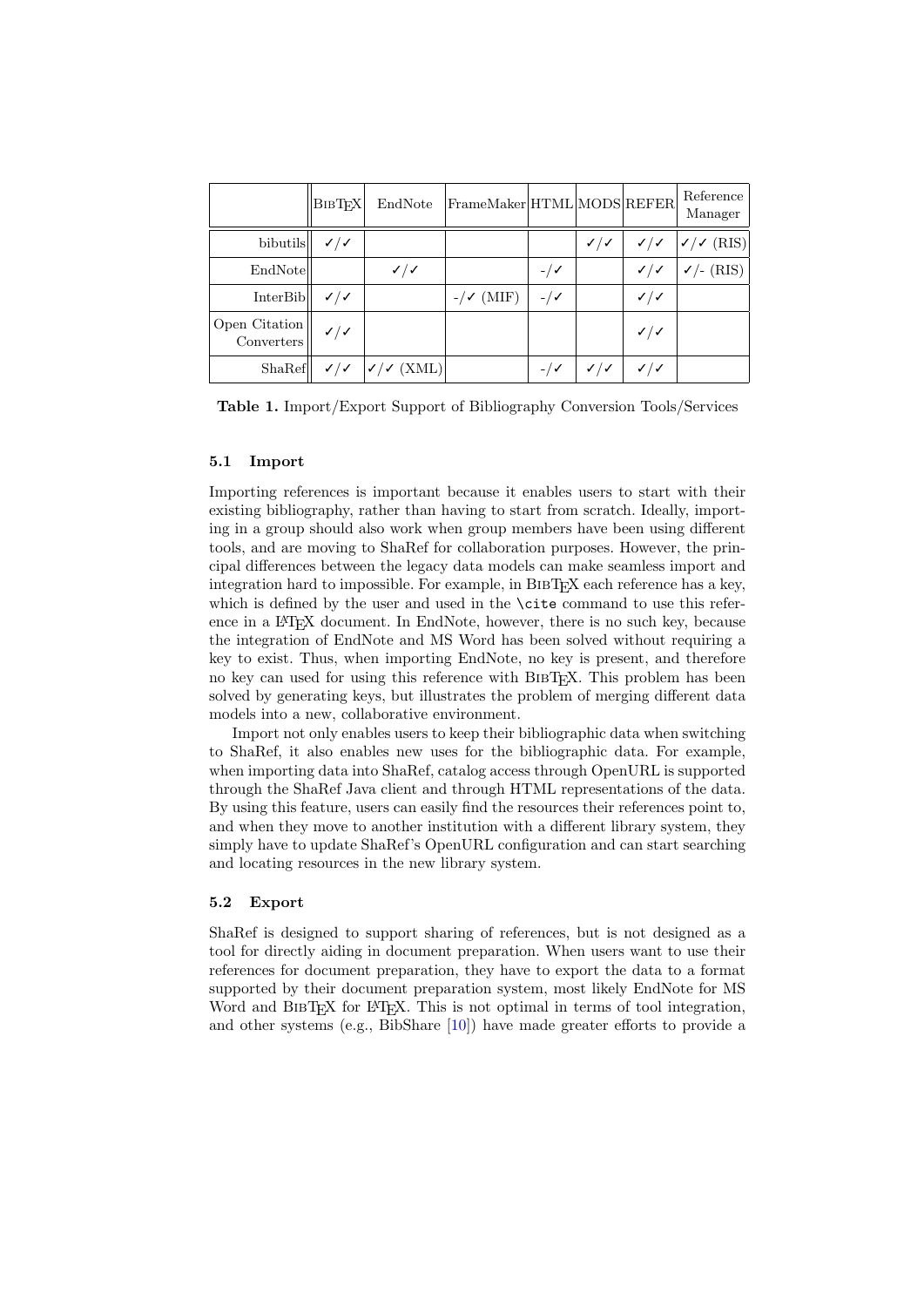<span id="page-9-0"></span>seamless integration into the document preparation system. On the contrary, we decided to concentrate our efforts on the management and sharing facets, and avoid the complexities of directly integrating the tool into a document preparation system.

Another obvious export scenario is the publication of HTML pages, which on the one hand is implemented in the Web publishing features and the Web access described in Section [4.3,](#page-6-0) but also can be used as an export format, in which case the user gets a set of HTML pages and can use these for Web publication of bibliographic data totally independent from the ShaRef system.

As a last example of data export, we added an export filter to generate XML data which can be directly imported into the Silva content management system (CMS), which is the university-wide system for managing Web pages. This way, research groups can update their publication list on their Web site with one single export operation, whereas before it was necessary to manually enter new publications in the CMS, which not only was a lot of effort, but also led to a wide variety of different publication list styles on different Web sites of the university. With ShaRef's CMS export feature, maintaining publication lists has become easier, and all publication lists use a consistent design.

### 6 Example Scenarios

The data model and system architecture of ShaRef has been designed to provide a wide variety of usage scenarios. This design has been result of the initial study before the project start [\[8\]](#page-11-0), which showed that there are many different ways of how researchers and research groups use bibliographic data. The following list is an illustration of the range of possible usage scenarios:

- $-$  Group Publication Databases: A research group is defined as a group within ShaRef, and then a group bibliography is created which can be written and modified by all group members. If a more controlled bibliography is required, a new group is created with the designated bibliography administrators. The bibliography is assigned to this new group, while the research group is granted read-only access. In both cases, group members can still maintain their personal bibliographies and simply create shadows of their personal bibliography. For using the publication database in different applications, and maybe for making it accessible on the Web and for download, the export features described in Section [5.2](#page-8-0) can be used.
- Controlled Vocabularies: In many application areas, keywords to be used for classifying references should be taken from a controlled vocabulary. This can be achieved by creating a bibliography containing only keyword definitions (the controlled vocabulary), and then using the keywords from this bibliography in other bibliographies. Depending on who should be authorized to make changes to the controlled vocabulary, the bibliography containing the keyword definitions should be set up as a personal or group bibliography. Through the import feature of ShaRef, it is also possible to import an existing vocabulary, by transforming it to ShaRef XML and then import it into the (previously empty) bibliography.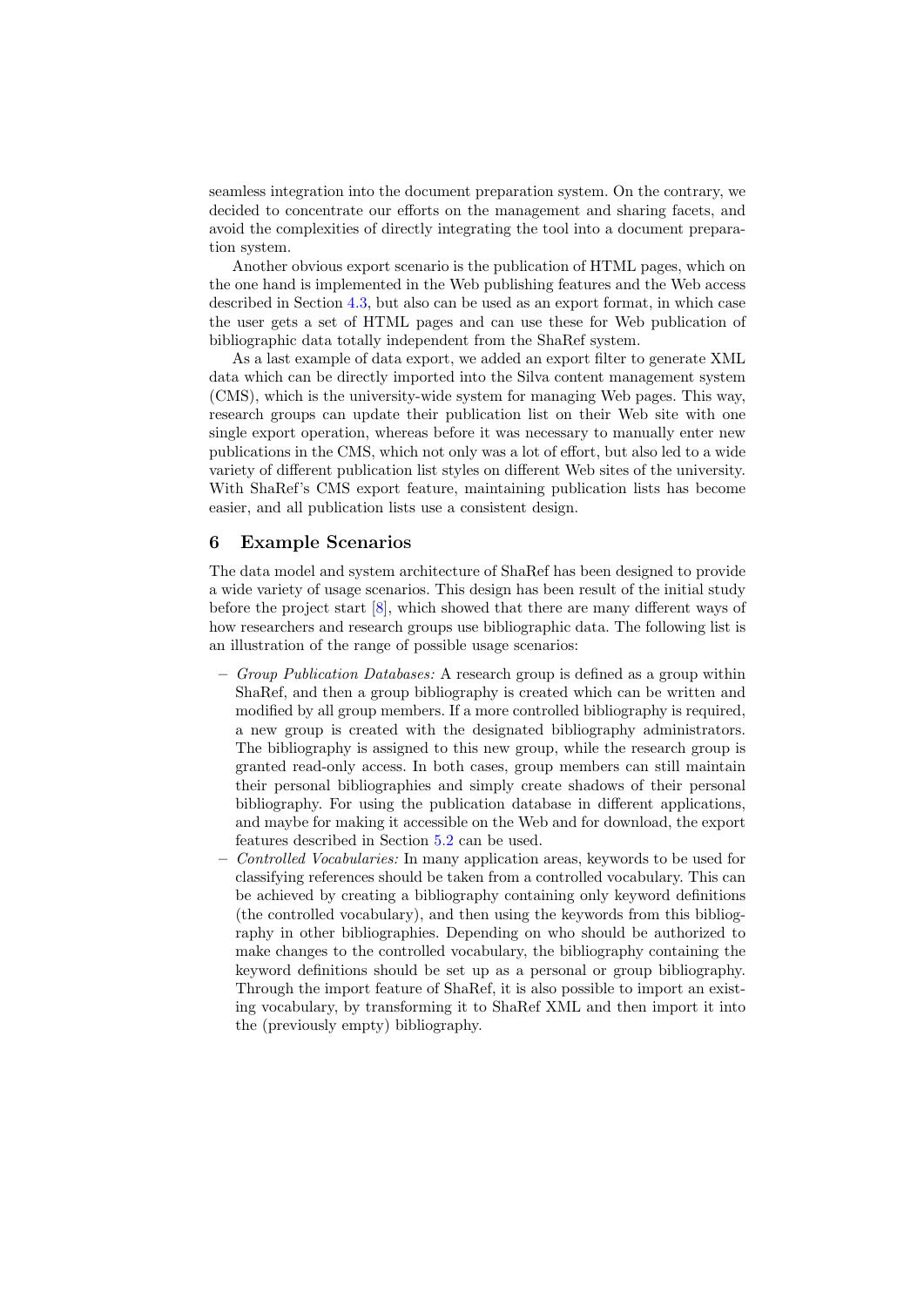<span id="page-10-0"></span> $-$  Reading Lists: In academic settings, reading lists (for lectures or seminars) are frequently required. In order to make these reading lists as easily accessible as possible. By creating a new bibliography for each reading lists, and only using shadows within this bibliography, the reading list can be created as a view of a part of the underlying bibliography. Through ShaRef's OpenURL functionality, students will even be able to go from the reading list to the university's library catalog with a single click.

These usage scenarios give a brief overview of how ShaRef's relatively simple model of bibliographies, users, and groups can be used to implement many of the typical usages of bibliographic data.

## 7 Related Work

When comparing work on personal bibliography management tools with work on improving access technologies to digital libraries, it can be seen that surprisingly little effort goes into this area of research. However, apart from personalization features of library access systems, there are also some systems which are more specifically geared towards personal tools.

The Kepler system [\[11\]](#page-11-0) chooses a different approach than ShaRef, because it focuses on making the personal bibliographies available as publicly accessible catalogs through OAI-PMH. Kepler enables users to collaborate through aggregating data in a Group Digital Library (GDL). Media Matrix [\[12\]](#page-11-0) enables users to create *secondary repositories*, which means that users can reuse digital media found on the Web and in repositories, and can create their own repository of them. The main focus of media matrix are multimedia contents, and it provides many features for handling different media types. CDS [\[13\]](#page-11-0) and DSpace [\[14\]](#page-11-0) are other examples for systems with collaboration features, and Reference Manager is a commercial product offering collaboration features.

In the information management field, there is a trend towards institutional repositories [\[15\]](#page-11-0) at different (and maybe multiple) levels, and even though there is ongoing work and some systems are used already, this field of research is still very active.

# 8 Conclusions

While the Java Client is still in its prototype stage, the bibconvert service is publicly available and is used for converting bibliographies from one format to another, and for converting bibliographies to the XML format supported by our university's CMS. The feedback so far has been very positive, because many researchers experience the management of bibliographic data as a process not well supported by many of today's tools. During the summer of 2005, we will give introductory courses for university employees and students. The projects ends in December 2005, and we expect that ShaRef's unique features as an open and collaborative system for managing bibliographic data will establish it as a useful tool for many researchers and students.